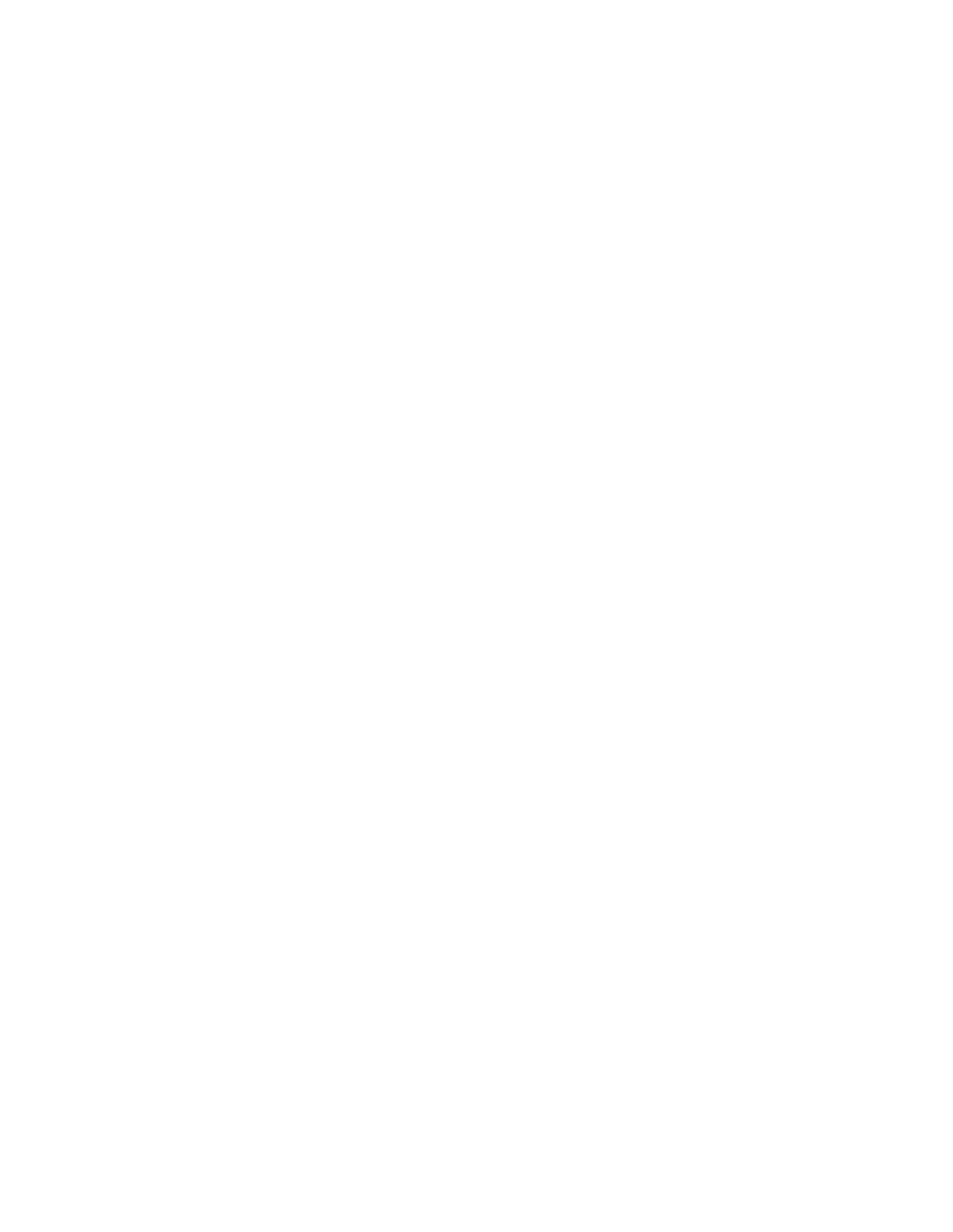January 13, 2021

First Regular Session of the 122nd General Assembly (2021)

PRINTING CODE. Amendments: Whenever an existing statute (or a section of the Indiana Constitution) is being amended, the text of the existing provision will appear in this style type, additions will appear in **this style type**, and deletions will appear in this style type.

Additions: Whenever a new statutory provision is being enacted (or a new constitutional provision adopted), the text of the new provision will appear in **this style type**. Also, the word NEW will appear in that style type in the introductory clause of each SECTION that adds a new provision to the Indiana Code or the Indiana Constitution.

Conflict reconciliation: Text in a statute in *this style type* or *this style type* reconciles conflicts between statutes enacted by the 2020 Regular Session of the General Assembly.

## **SENATE BILL No. 227**

A BILL FOR AN ACT to amend the Indiana Code concerning agriculture and animals.

*Be it enacted by the General Assembly of the State of Indiana:*

|    | SECTION 1. IC 15-16-4-3.5 IS ADDED TO THE INDIANA CODE              |
|----|---------------------------------------------------------------------|
| 2  | AS A NEW SECTION TO READ AS FOLLOWS [EFFECTIVE JULY                 |
| 3  | 1, 2021]: Sec. 3.5. As used in this chapter, "adverse effect" means |
| 4  | a pesticide exposure to a nontarget site (as defined in 357 IAC     |
| 5  | $1-12-1$ ) that results in:                                         |
| 6  | (1) pesticide residues in excess of established food or feed        |
|    | tolerances established by the United States Environmental           |
| 8  | <b>Protection Agency;</b>                                           |
| 9  | (2) environmental media standards or benchmarks for                 |
| 10 | pesticides established by a federal or state agency; or             |
| 11 | (3) visible, measurable, or documented:                             |
| 12 | $(A)$ death;                                                        |
| 13 | (B) illness;                                                        |
| 14 | (C) stunting;                                                       |
| 15 | (D) deformation;                                                    |
| 16 | (E) discoloration; or                                               |
| 17 | (F) other effects;                                                  |

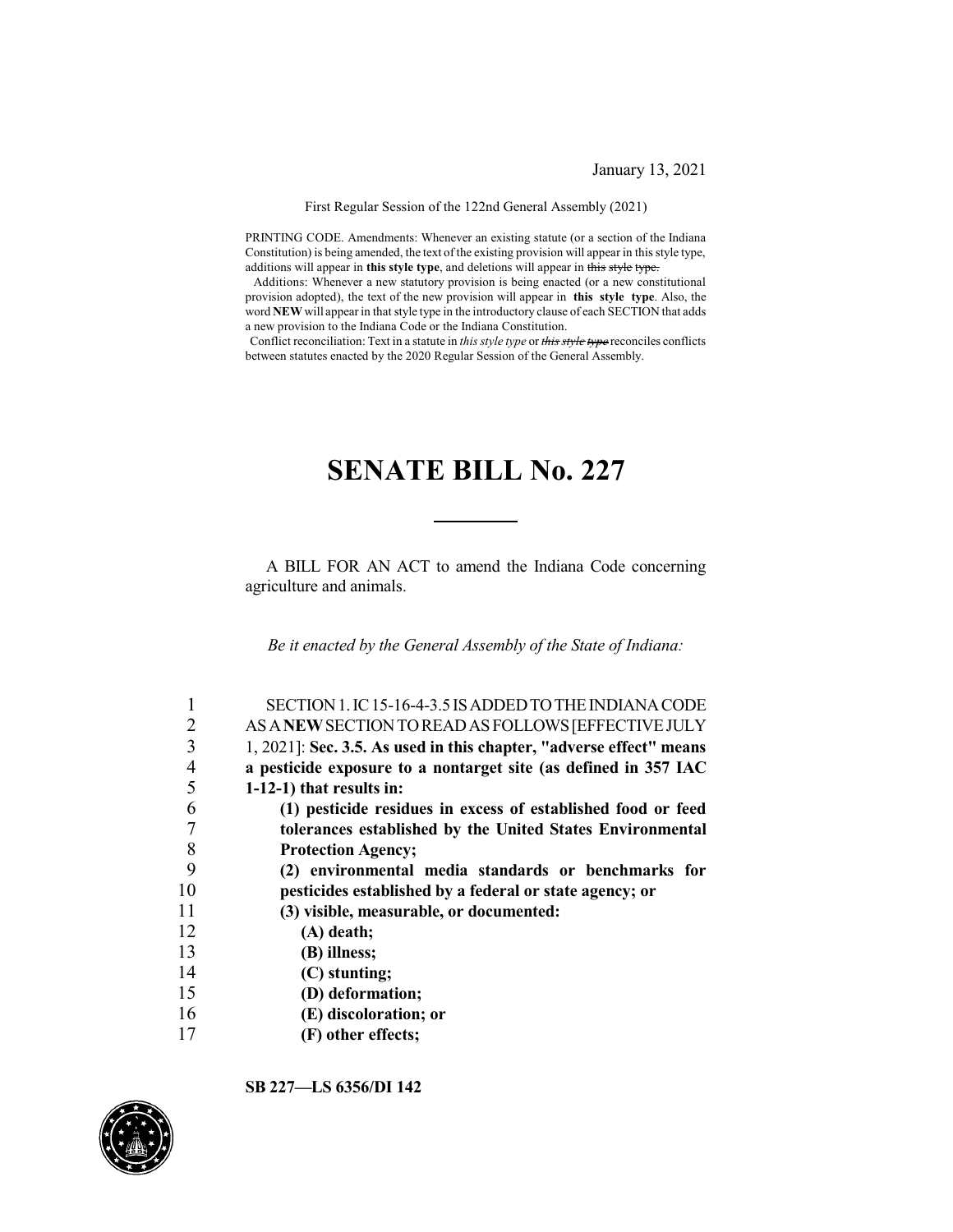**that are detrimental to the nontarget site.** SECTION 2. IC 15-16-4-69, AS AMENDED BY P.L.91-2020, SECTION11,ISAMENDEDTOREADASFOLLOWS[EFFECTIVE 4 JULY 1, 2021]: Sec. 69. (a) Subject to this section, if a person violates this chapter or a rule adopted under this chapter, the state chemist under IC 4-21.5-3-6 may warn, cite, or impose a civil penalty on the  $\begin{array}{cc} 7 & \text{person or:} \\ 8 & (1) \end{array}$ 8 (1) deny;<br>9 (2) suspected  $(2)$  suspend; (3) revoke; or (4) amend; the person's registration under this chapter. (b) The state chemist may impose civil penalties under this section 14 only in accordance with the schedule of civil penalties adopted by the board. The board shall establish a schedule of the civil penalties that 16 may be imposed under subsection (a) by rule adopted under IC4-22-2. The rule adopted under this subsection may not provide for a civil 18 penalty that exceeds the following:  $(1)$  Two hundred fifty dollars (\$250) for a person's first violation.  $(2)$  Five hundred dollars (\$500) for a person's second violation.  $(3)$  One thousand dollars  $($1,000)$  for a person's third violation and each subsequent violation. **subsections (c) through (e). However, thissection does not require the state chemist to impose a civil penalty on a person for any violation of this chapter or a rule adopted under this chapter. (c) Except for a violation described in subsection (d) or (e), the state chemist may impose a civil penalty not exceeding two hundred fifty dollars (\$250) for a violation of this chapter or any rule adoptedunder this chapter.Acivil penalty imposedunder this subsection may be adjusted for mitigating actions described in subsection (f). A civil penalty under this subsection may not be imposedunless awarning for a violationhaspreviouslybeenissued to the person for the same violation within the previous five (5)** vears. **(d) Subject to adjustment under subsection (f) for mitigating actions, the state chemist may impose a civil penalty not exceeding five hundred dollars (\$500) if the state chemist finds that a person has done any of the following: (1) Unknowingly committed an act described in section 57(1) of this chapter. (2) Committedan act described in section 57(2)through57(5) of this chapter.**

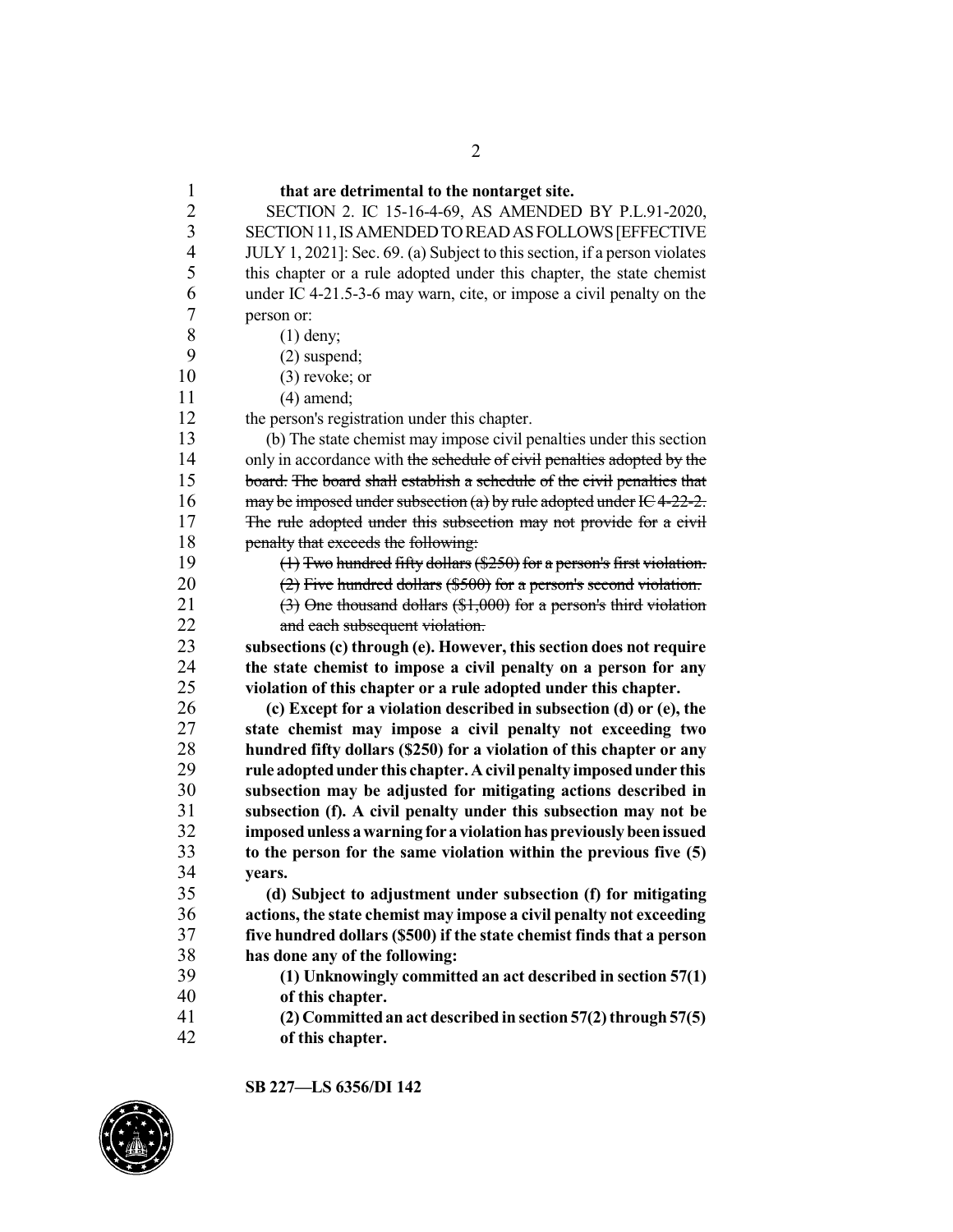| $\mathbf{1}$   | (3) Unknowingly committed an act described in section 66(1)          |
|----------------|----------------------------------------------------------------------|
| $\overline{c}$ | of this chapter.                                                     |
| $\overline{3}$ | (4) Committed an act described in section $66(2)$ or $66(3)$ of      |
| $\overline{4}$ | this chapter.                                                        |
| 5              | (5) Unknowingly committed an act described in 357                    |
| 6              | IAC 1-3-3.                                                           |
| 7              | (6) Stored a nonrestricted use pesticide in a minibulk pesticide     |
| 8              | storage container outside of secondary containment.                  |
| 9              | (e) The state chemist may impose a civil penalty of one thousand     |
| 10             | dollars (\$1,000) if the state chemist finds that a person has done  |
| 11             | any of the following:                                                |
| 12             | (1) Knowingly committed an act described in section 57(1) of         |
| 13             | this chapter.                                                        |
| 14             | (2) Committed an act described in section 57(9) of this              |
| 15             | chapter.                                                             |
| 16             | (3) Knowingly committed an act described in section 66(1) of         |
| 17             | this chapter.                                                        |
| 18             | (4) Committed an act described in section $67, 68, 73(c)$ , or $77$  |
| 19             | of this chapter.                                                     |
| 20             | (5) Committed an act described in 357 IAC 1-3-2.                     |
| 21             | (6) Knowingly committed an act described in 357 IAC 1-3-3.           |
| 22             | (7) Stored:                                                          |
| 23             | (A) any pesticide in a bulk pesticide storage container; or          |
| 24             | (B) a restricted use pesticide in a minibulk pesticide               |
| 25             | storage container;                                                   |
| 26             | outside of secondary containment.                                    |
| 27             | (8) After notice, refused to comply with this chapter, the rules     |
| 28             | adopted under this chapter, or a lawful order of the state           |
| 29             | chemist or board.                                                    |
| 30             | (f) The state chemist may not adjust the amount of the civil         |
| 31             | penalty for a violation listed in subsection (e). The state chemist  |
| 32             | may reduce the amount of the civil penalty for a violation listed in |
| 33             | subsection (c) or (d) if the state chemist finds that the person     |
| 34             | responsible for the violation has taken any of the following         |
| 35             | mitigating actions:                                                  |
| 36             | (1) Cooperated with the state chemist during the investigation       |
| 37             | or inspection process.                                               |
| 38             | (2) Took corrective action to prevent future similar violations.     |
| 39             | (3) Compensated a victim for any adverse effects that resulted       |
| 40             | from the violation.                                                  |
| 41             | The state chemist may reduce the amount of the civil penalty by      |
| 42             | twenty percent (20%) for each mitigating action taken by the         |

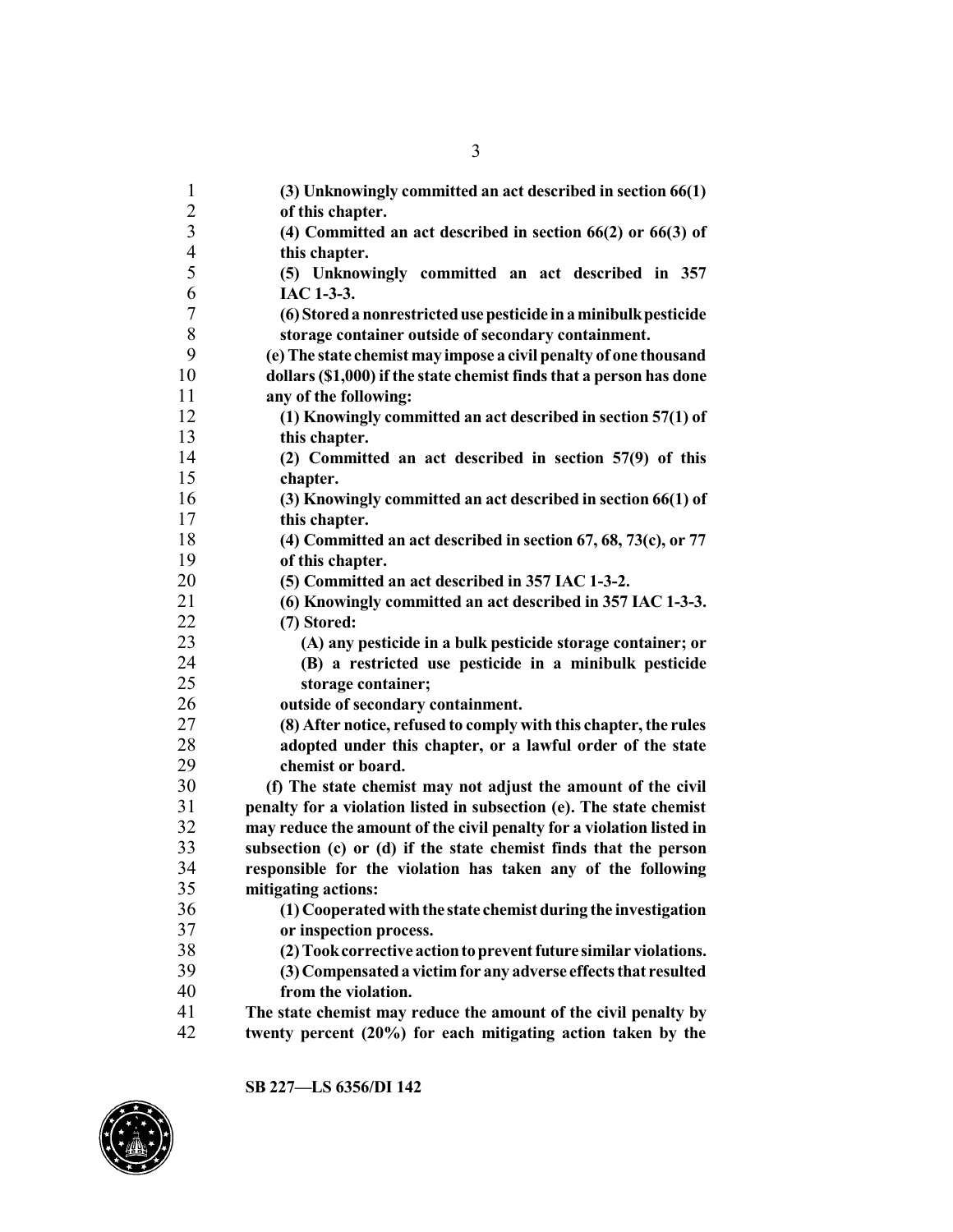**person responsible for the violation.**  $\left( \frac{e}{f}\right)$  (g) A proceeding under IC4-21.5-3 that involves the imposition of a civil penalty may be consolidated with any other proceeding commenced under IC 4-21.5 to enforce this chapter or the rules adopted under this chapter. (d) **(h)** Money collected for civil penalties imposed under this section shall be credited to the office of Purdue pesticide programs. The money may be used only to provide education about pesticides. 9 SECTION 3. IC 15-16-5-0.5 IS ADDED TO THE INDIANA CODE ASA**NEW**SECTIONTOREADASFOLLOWS[EFFECTIVEJULY 1, 2021]: **Sec. 0.5. As used in this chapter, "adverse effect" has the meaning set forth in IC 15-16-4-3.5.** SECTION 4. IC 15-16-5-66, AS AMENDED BY P.L.91-2020, SECTION26,ISAMENDEDTOREADASFOLLOWS[EFFECTIVE JULY 1, 2021]: Sec. 66. (a) The state chemist may impose civil 16 penalties under this section only in accordance with the schedule of civil penalties adopted by the board. **subsections (b) through (d). However, this section does not require the state chemist to impose a civil penalty on a person for any violation of this chapter or a rule adopted under this chapter.**  $\left(b\right)$  The board shall establish a schedule of civil penalties that may 22 be imposed under section 65 of this chapter by rule adopted under 23 IC 4-22-2. The rule adopted under this subsection may not provide for 24 a civil penalty that exceeds the following:  $(1)$  For a violation committed by a person who is required to be 26 certified as a private applicator, one hundred dollars (\$100).  $(2)$  For a violation by a person who is not described in subdivision  $(1)$ , the following:  $(A)$  Two hundred fifty dollars  $(\frac{250}{9})$  for a person's first violation. (B) Five hundred dollars (\$500) for a person's second violation. 33 (C) One thousand dollars  $($1,000)$  for a person's third 34 violation and each subsequent violation.<br>35 (b) Except for a violation described in subse **(b) Except for a violation described in subsection (c) or (d), the state chemist may impose a civil penalty not exceeding two hundred fifty dollars (\$250) for a violation of this chapter or any rule adoptedunder this chapter.Acivil penalty imposedunder this subsection may be adjusted for mitigating actions described in subsection (e). A civil penalty under this subsection may not be imposedunless awarning for a violationhaspreviouslybeenissued to the person for the same violation within the previous five (5)**



**SB 227—LS 6356/DI 142**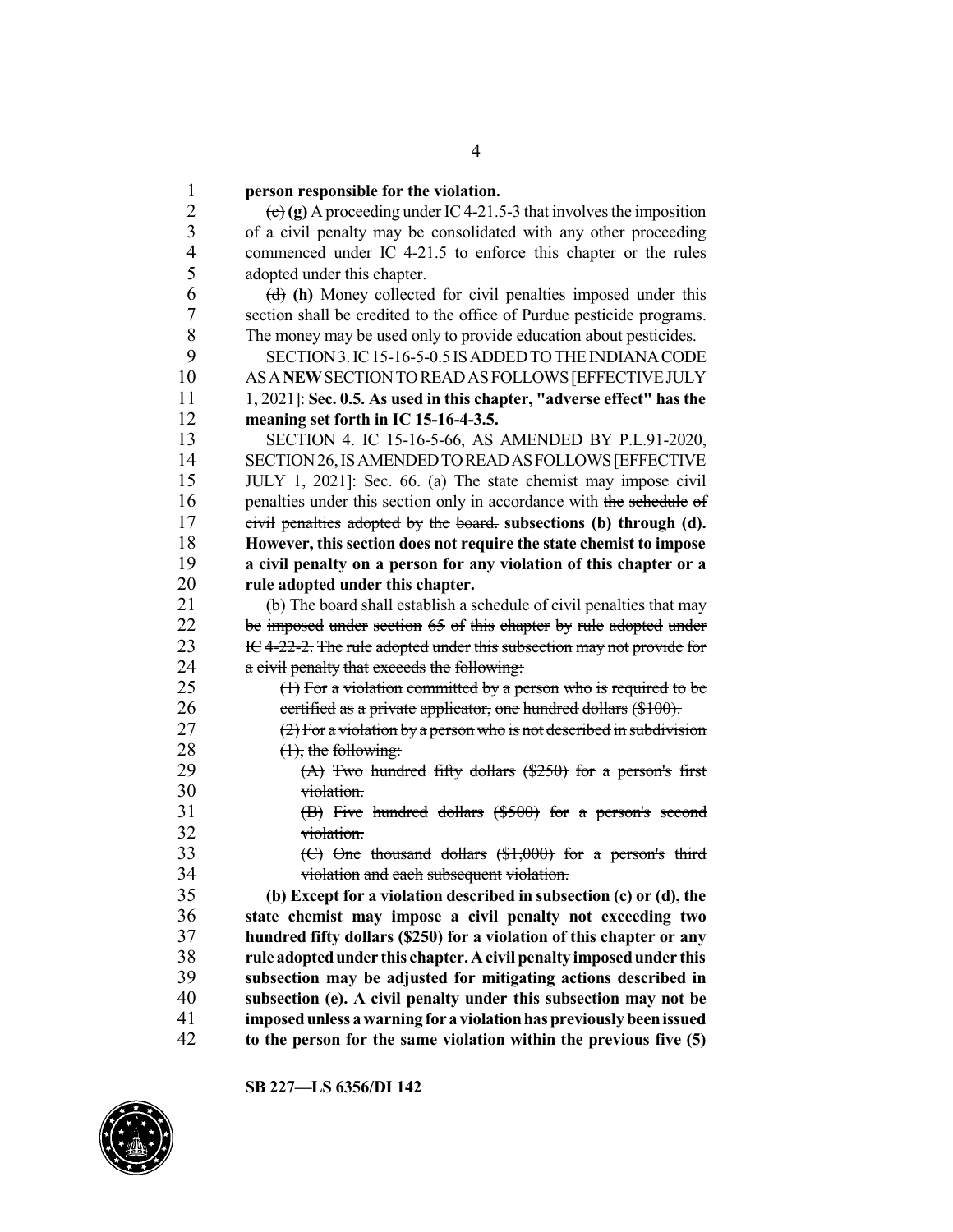**years. (c) Subject to adjustment under subsection (e) for mitigating actions, the state chemist may impose a civil penalty not exceeding five hundred dollars (\$500) if the state chemist finds that a person has done any of the following: (1) After written notice, neglected to: (A) keep and maintain records; or (B)make reports andsupply informationwhenrequiredor requested by the state chemist in the course of an investigation or inspection; as described in section 65(7) of this chapter. (2) Committed an act described in section 65(8) of this chapter. (3) Unknowingly committed an act described in section 65(9) or 65(10) of this chapter. (4) After written notice, neglected to comply with any limitations or restrictions on or in a duly issued license, permit, registration, or certification as described in section 65(12) of this chapter. (5) Committed an act described in section 65(14) or 65(16) of this chapter. (6) Recommended, used, or supervised the use of a nonrestricted use pesticide product in a manner inconsistent with its labeling and resulting in an adverse effect. (7) Recommended, used, or supervised the use of a restricted use pesticide product in a manner inconsistent with its labeling and resulting in no adverse effect. (8) Applied a nonrestricted use pesticide in a manner that allowsit to drift from the targetsite in a sufficient quantity to cause an adverse effect to a nontarget site (as defined in 357 IAC 1-12-1). (d)The state chemistmay impose a civil penalty of one thousand dollars (\$1,000) if the state chemist finds that a person has done any of the following: (1) Committed an act described in section 64(a) of this chapter. (2) Committed an act described in section 65(5) of this chapter. (3) After notice, refused to comply with this chapter,the rules adopted under this chapter, or any lawful order of the state chemist or the board as described in section 65(6) of this chapter.**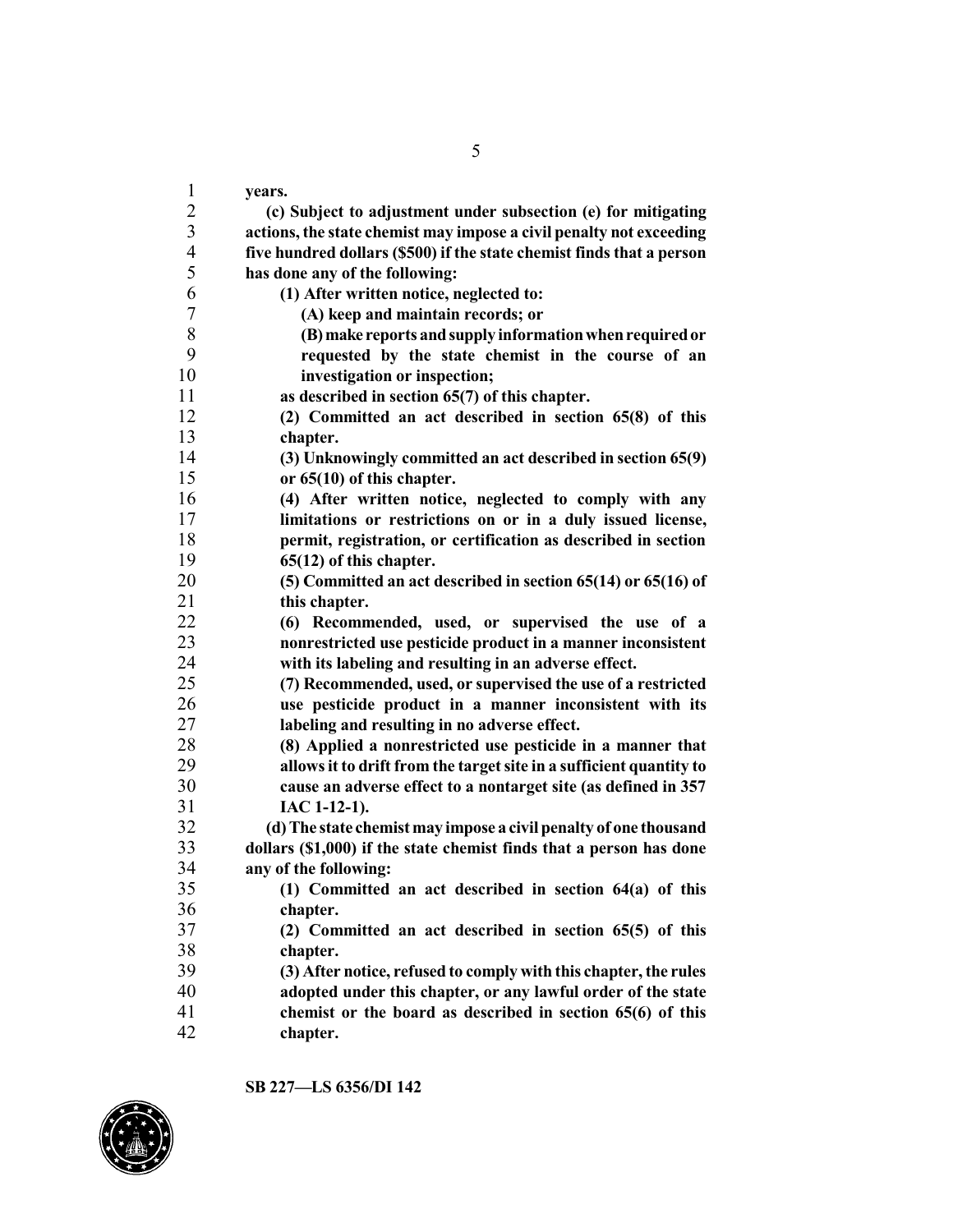| $\mathbf{1}$   | (4) Refused to:                                                      |
|----------------|----------------------------------------------------------------------|
| $\overline{c}$ | (A) keep and maintain records; or                                    |
| $\overline{3}$ | (B) make reports and supply information when required or             |
| $\overline{4}$ | requested by the state chemist in the course of an                   |
| 5              | investigation or inspection;                                         |
| 6              | as described in section 65(7) of this chapter.                       |
| $\sqrt{ }$     | (5) Intentionally committed an act described in section 65(8)        |
| 8              | of this chapter.                                                     |
| 9              | (6) Knowingly committed an act described in section 65(9) or         |
| 10             | 65(10) of this chapter.                                              |
| 11             | (7) Committed an act described in section 65(11) of this             |
| 12             | chapter.                                                             |
| 13             | (8) Refused to comply with any limitations or restrictions on        |
| 14             | or in a duly issued license, permit, registration, or                |
| 15             | certification as described in section 65(12) of this chapter;        |
| 16             | $(9)$ Committed an act described in section 65(13), 65(15),          |
| 17             | $65(18)$ , or $65(19)$ of this chapter.                              |
| 18             | (10) Committed an act described in 355 IAC 4-7-7.                    |
| 19             | (11) Recommended, used, or supervised the use of a restricted        |
| 20             | use pesticide product in a manner inconsistent with its              |
| 21             | labeling and resulting in an adverse effect.                         |
| 22             | (12) Applied a restricted use pesticide in a manner that allows      |
| 23             | it to drift from the target site in a sufficient quantity to cause   |
| 24             | an adverse effect to a nontarget site (as defined in 357 IAC         |
| 25             | $1-12-1$ ).                                                          |
| 26             | (e) The state chemist may not adjust the amount of the civil         |
| 27             | penalty for a violation listed in subsection (d). The state chemist  |
| 28             | may reduce the amount of the civil penalty for a violation listed in |
| 29             | subsection (b) or (c) if the state chemist finds that the person     |
| 30             | responsible for the violation has taken any of the following         |
| 31             | mitigating actions:                                                  |
| 32             | (1) Cooperated with the state chemist during the investigation       |
| 33             | or inspection process.                                               |
| 34             | (2) Took corrective action to prevent future similar violations.     |
| 35             | (3) Compensated a victim for any adverse effects that resulted       |
| 36             | from the violation.                                                  |
| 37             | The state chemist may reduce the amount of the civil penalty by      |
| 38             | twenty percent (20%) for each mitigating action taken by the         |
| 39             | person responsible for the violation.                                |
| 40             | (c) (f) A proceeding under IC 4-21.5-3 that involves a civil penalty |
| 41             | may be consolidated with any other proceeding commenced under        |
| 42             | IC 4-21.5 to enforce this chapter or the rules adopted under this    |

**SB 227—LS 6356/DI 142**

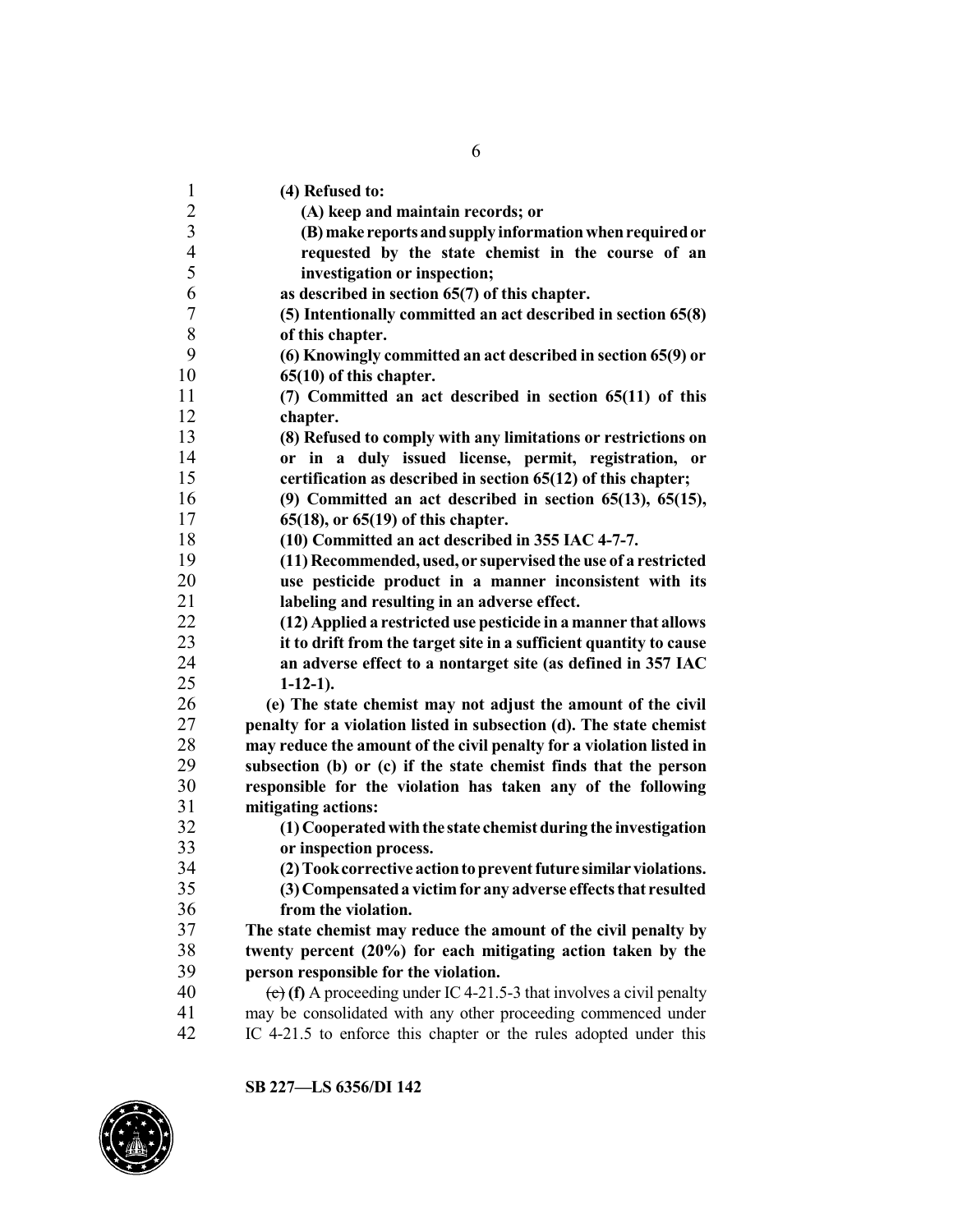1 chapter.<br>2  $\frac{d}{dx}$ 

2 (d) (g) Money collected for civil penalties imposed under section 65

3 of this chapter shall be credited to the office of Purdue pesticide

- 4 programs. The money may be used only to provide education about pesticides.
- pesticides.